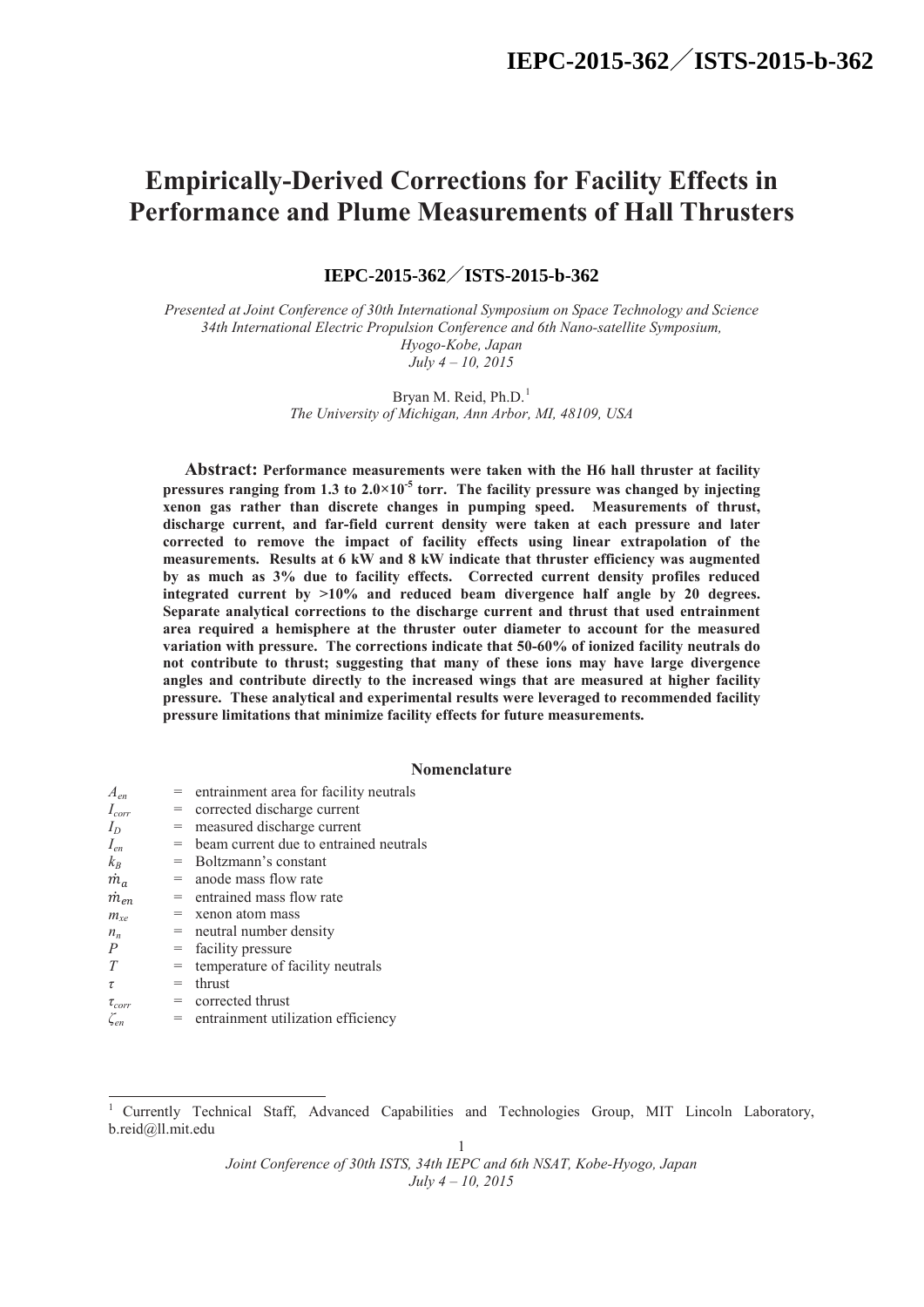## **I. Introduction**

nderstanding hall thruster on-orbit performance is critical to their continued adoption for near-earth and I interplanetary missions. There have been numerous investigations and methods proposed to correct laboratory **U** Inderstanding hall thruster on-orbit performance is critical to their continued adoption for near-earth and interplanetary missions. There have been numerous investigations and methods proposed to correct laboratory me density with pressure and have extrapolated results to vacuum pressure. This paper leverages those works and extends the principle to thrust and discharge current to investigate the role that facility pressure plays in overall thruster performance.

Recent work suggested that cathode placement and magnetic field configuration contributed to enhanced electron mobility and that entrainment area is not the primary factor when considering facility effects.<sup>8</sup> Although these recent results are worth pursuing, this paper continues with the existing principle that facility neutrals are entrained and augment thruster performance via internal and near-field ionization and acceleration.

# **II. Experimental Description**

## **A. Vacuum facility**

Experiments were performed in the Large Vacuum Test Facility (LVTF) at the University of Michigan's Plasmadynamics and Electric Propulsion Laboratory (PEPL). The LVTF is a 6-m-diameter, 9-m-long, cylindrical, stainless steel vacuum chamber. The chamber operates with seven cryopumps and LN2 shrouds that produce a nominal pumping speed of 240,000 l/s of xenon. The LVTF is described in greater detail in elsewhere.<sup>6, 9</sup>

#### **B. Hall thruster**

Experiments were performed using a 6-kW laboratory model Hall thruster<sup>10-14</sup> that has a demonstrated throttling range of approximately 1-10 kW, 100-600 mN, and 1000-3000 s specific impulse. The thruster was constructed with 8 individual outer coils, a single inner coil, and an internal trim coil. The trim coil was not used for the data presented in this paper. The thruster was equipped with a center-mounted LaB6 hollow cathode that was operated at 7% of the anode mass flow rate. The thruster was positioned so that it was elevated to chamber centerline, allowing the plume to expand for approximately 4-7 m along the chamber axis depending on the experiment.

#### **C. Thrust Stand**

Tests were performed with a NASA GRC-type inverted pendulum thrust stand. The control electronics were replaced with a commercial PID controller and linear amplifier, allowing operation with a single control coil. The thrust stand is described in greater detail in Ref 15.

## **D. Faraday probe**

The Faraday probe used in these measurements was the JPL nude probe.<sup>16</sup> The collector is a 23.1-mm aluminum disk that was tungsten coated to reduce secondary electron emission due to high-energy impacting ions. The collector and guard ring were biased at -15 V with respect to ground and the current collected at the probe was measured across a 107.1  $\Omega$  current shunt. The probe was located at 104.5  $\pm$  0.5 cm downstream of the thruster exit plane, with the axis of rotation located on thruster centerline at the exit plane.

## **III. Results**

#### **A. Faraday Probe Measurements**

*1. Variation with anode flow rate*

Results for the far-field Faraday probe measurements are shown in Figure 1 for thruster operation at 300 V and 5, 10, 20, and 30 mg/s. Measurements were taken on a 1-m circle that extended from  $\pm$  180° from thruster centerline. The data were highly symmetric about thruster centerline and indicated a consistent increase in the current density measured in the wings of the profile ( $|\theta| > 90^{\circ}$ ). This increase in current density confirmed the linear dependence of CEX collisions on facility pressure that was observed and predicted in previous work. <sup>16, 17</sup> These data also showed a distinct "double peak" at thruster centerline that was produced by the annular discharge channel. The "double peak" was significantly more apparent at lower flow rates; consistent with the expectation that there were more CEX collisions and hence, more beam spreading at higher flow rates due to the elevated facility pressure. It is worth noting that the characteristic bump in the wings is no longer prominent at 5 mg/s profile (noticeable at approximately 60° for 10-30 mg/s).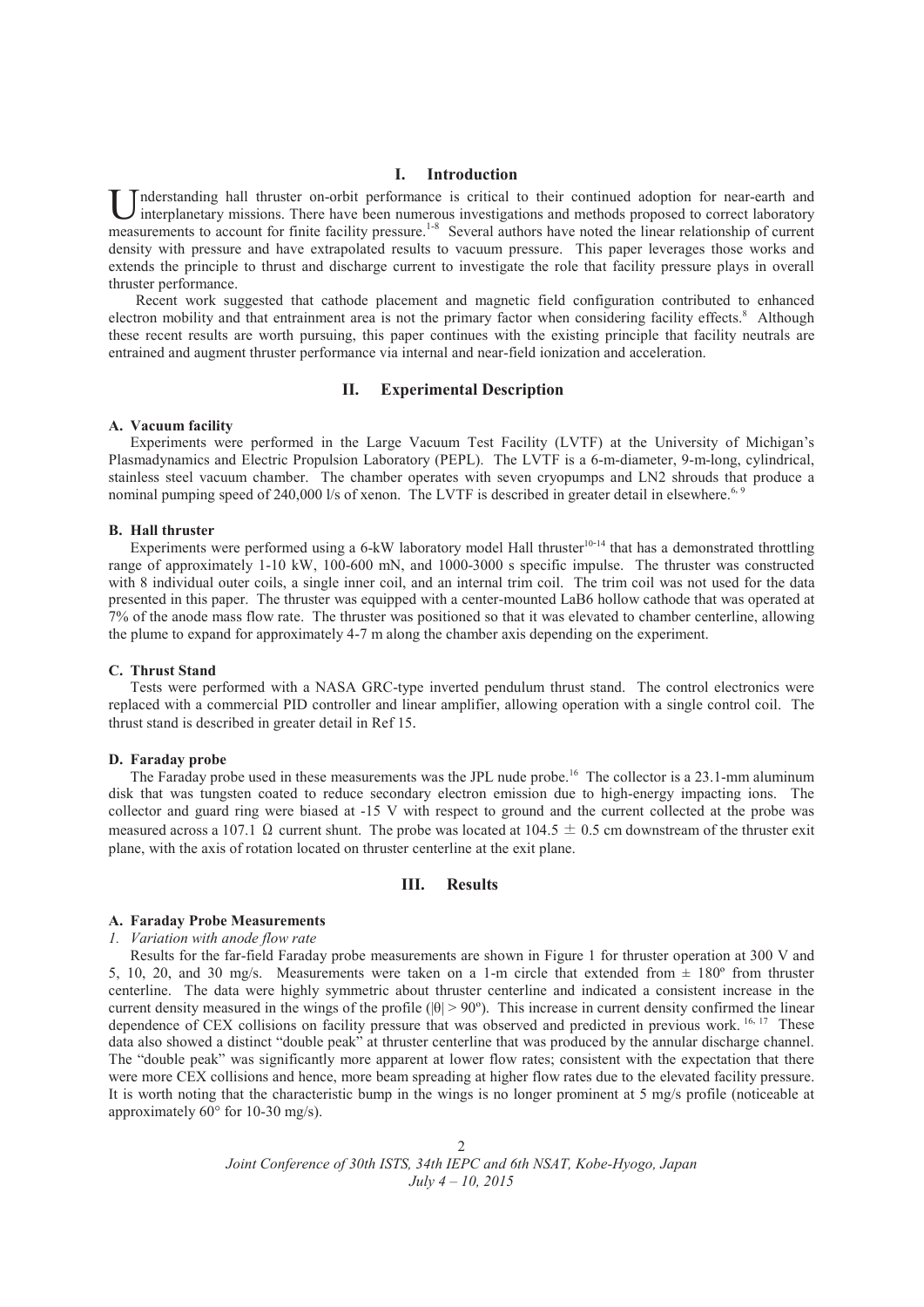Azziz**<sup>2</sup>** attempted to correct for current density in the wings by subtracting the measured current density at 90 degrees, without success. However, these data indicate that there is a measureable current density at 180 degrees from the thruster exit, which would further reduce the impact of the subtraction method.



Current density traces were processed to extract the integrated beam current and 95% half angle using methods in the literature.<sup>4</sup> The divergence was calculated independently for the left and right portion of the profile, typically varying by less than one degree. The average result is shown in the table with the measured discharge current and integrated ion beam current. The integrated current was approximately 5% higher than the measured discharge current for all operating conditions.

| Anode Flow    | Measured Discharge | <b>Integrated Beam</b> | Current | $95%$ half  |
|---------------|--------------------|------------------------|---------|-------------|
| Rate $(mg/s)$ | Current $(A)$      | Current $(A)$          | Ratio   | Angle (deg) |
|               | 3.95               | 4 17                   | 1.05    |             |
|               | 3.70               | 9.29                   | 1.07    |             |
| 20            | 20.0               | 21.2                   | 1.06    |             |
|               | 33 <sub>5</sub>    |                        |         | nn          |

**Table 1. Measured and calculated quantities for thruster operation at 300V and 5, 10, 20, and 30 mg/s.**

# *2. Variation with facility pressure*

Pressure was varied by injecting xenon gas at the center of the chamber at 50, 75, 100, 125 and 150 sccm. The injection port was located beneath supporting equipment and directed away from the thruster to increase uniformity and minimize direct ingestion into the thruster.

Far-field faraday probe measurements were recorded with the thruster operating at 300 V and 20 mg/s and facility pressures ranging from 1.3 to  $2.0 \times 10^{-5}$  torr-xe, corresponding to the injected xenon levels. These measurements are shown in Figure 2 and exhibit a clear trend of increased current density in the wings. The central portion of the plume remained mainly unaffected as pressure was changed. A similar set of measurements were performed by showing the same trend of increased current density in the wings with increased facility pressure.<sup>4</sup> The vacuum-extrapolated current density profile is also shown in Figure 2, discussed further in following sections.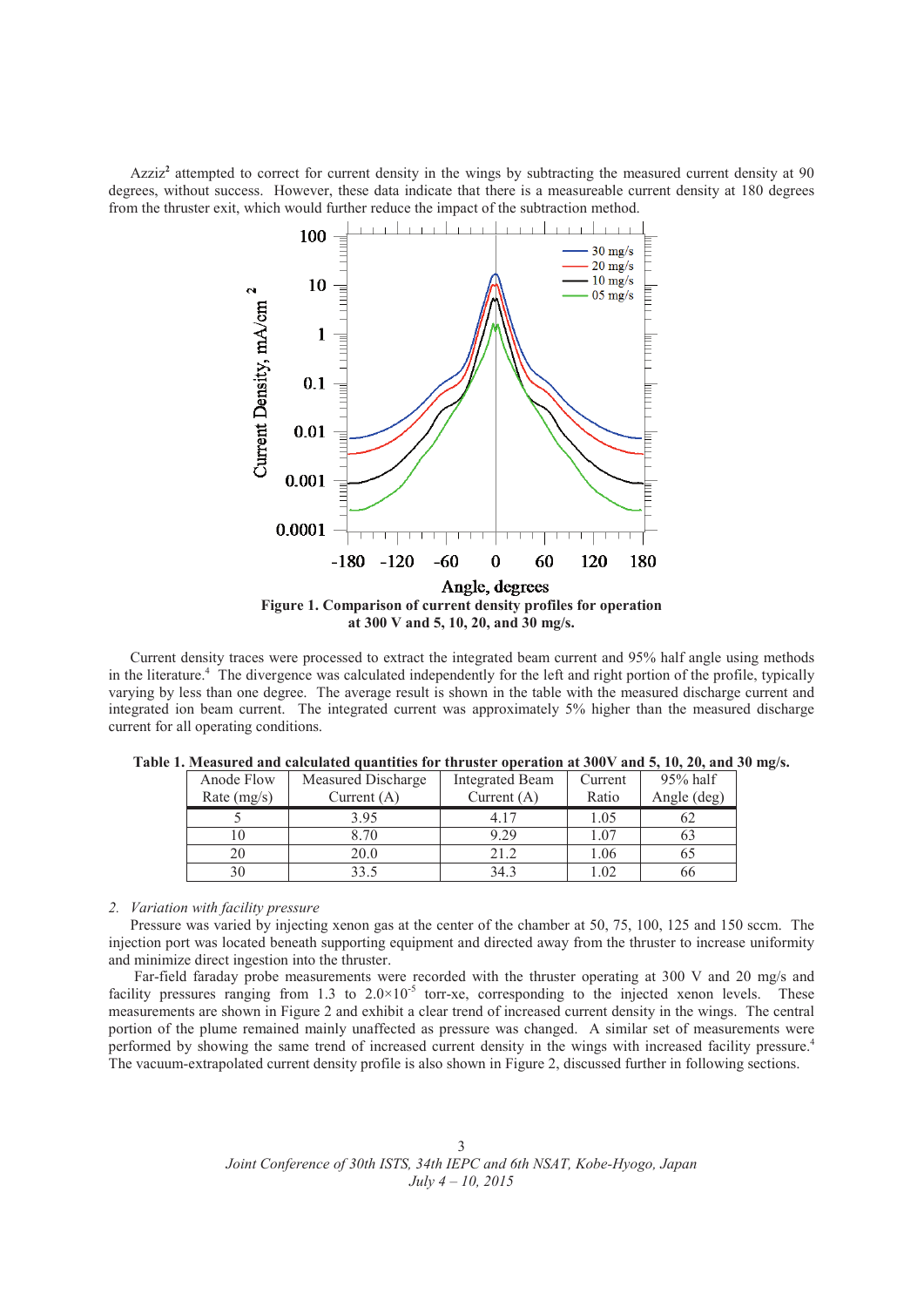

#### *3. Vacuum extrapolation*

The increase in current density in the wings followed a distinct linear trend with facility pressure that is shown in Figure 3 for locations from 50 to 90°. This relationship allowed the current density to be extrapolated to zero facility pressure, offering an approximation of the true vacuum current density distribution. The linear relationship shown in Figure 3 persisted at all locations throughout the plume; however, the relationship was less distinct at angles below  $\pm 30^{\circ}$ .

The vacuum extrapolation method was insensitive to a precise measurement of facility pressure. This was an important characteristic since most facilities employ typical Bayard-Alpert ion gauges, which have absolute pressure uncertainties of at least  $\pm 20\%$ . During analysis, changes of  $\pm 50\%$  in the pressure reading (for all pressures) resulted in an imperceptible change in the extrapolated current density shape, total current, and plume divergence. However, the same features were heavily dependent on the slope of the pressure reading, which was dependent on the gauge type and accuracy of the linear fit. In this study, two independent pressure readings were recorded and averaged to obtain the reported facility pressure.

Current density traces were processed using the same method as before. Results of the measured and vacuumextrapolated current density profiles are shown in Table 2. The 95% half angle increases linearly with pressure as expected from visual comparison of the current density profiles in Figure 4. The integrated current also increases with pressure, however the  $2.0\times10^{-5}$  torr data point departs from this trend. Closer examination of the current trace shows a deficit in the peak current density, but this deficit in not explained from the raw experimental data.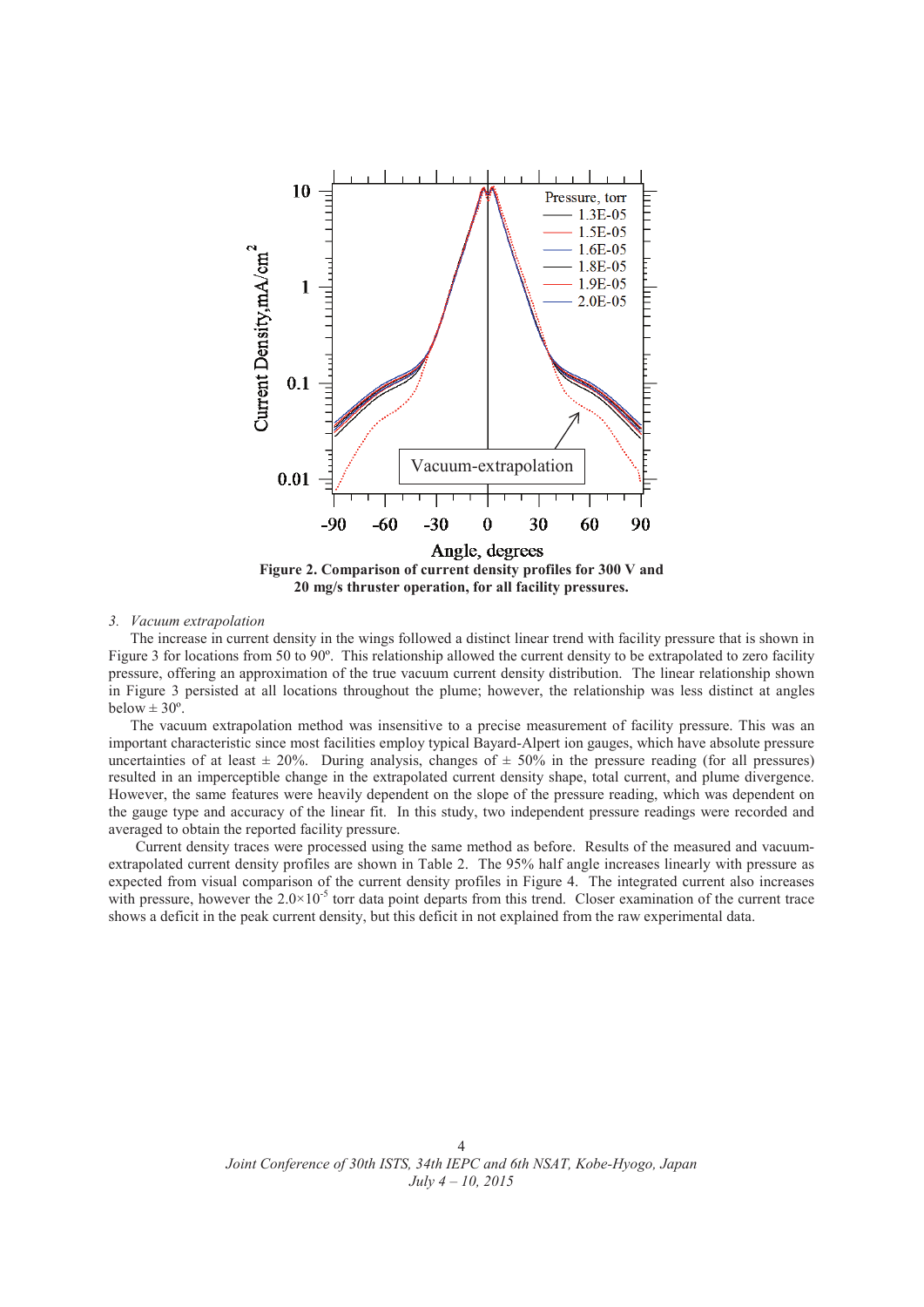

**Figure 3. Linear relationship between current density in the wings and facility pressure. Linear relationship holds at other angles, not shown for clarity.**

| Pressure (Torr)     | Integrated Beam Current (A) | 95% half angle (deg) |
|---------------------|-----------------------------|----------------------|
| $1.3e-5$            | 22.5                        | 66.5                 |
| $1.5e-5$            | 22.5                        | 68.0                 |
| $1.6e-5$            | 22.7                        | 68.5                 |
| 1.8e-5              | 22.7                        | 69.5                 |
| $1.9e-5$            | 22.9                        | 70.0                 |
| $2.0e-5$            | 22.6                        | 71.5                 |
| Vacuum-extrapolated | 20.3                        | 42.5                 |

**Table 2. Calculated beam current and 95% plume divergence half angle as a function of pressure, including vacuum extrapolated values.**

# **B. Performance Measurements at 6 and 8 kW**

Thrust and discharge current measurements were also taken at a variety of facility pressure. Thrust measurements at the various facility pressures were taken continuously, without shutting the thruster off for zero measurements. A calibration was performed before and after the entire set of measurements and the instantaneous zero position of the thrust stand was inferred by linear interpolation.

The results for thrust and discharge current at the nominal condition of 300 V and 20 mg/s are shown in Figure 5. The linear relationship of those measurements was used to extrapolate measured results to vacuum conditions as shown in Table 3. The same procedure was used for 8-kW thruster operation at 400 V and 20 mg/s. Results are shown in Figure 6 and Table 4.

**Table 3. Comparison of measured thrust, discharge current and efficiency with vacuum-extrapolated values at 300 V, 20 mg/s.**

|                   | Thrust (mN) | Discharge Current (A) | Efficiency    |
|-------------------|-------------|-----------------------|---------------|
| $P = 1.9x10^{-5}$ | 409         | 20.3                  | 0.64          |
| Vacuum            | 400         | 19.6                  | 0.61          |
| Change            | $-2.2%$     | $-3.4\%$              | $-0.03$ (abs) |

5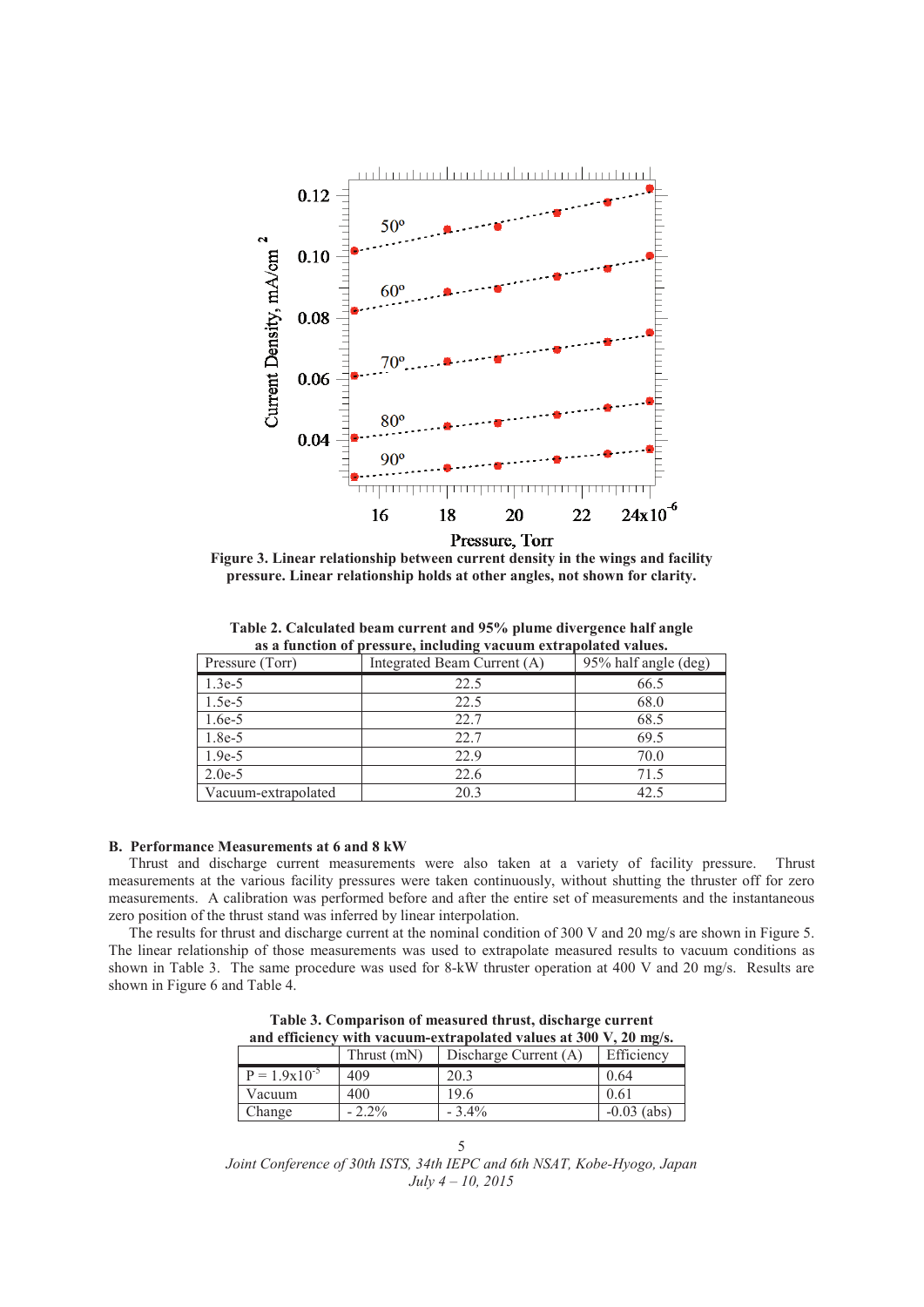

**Figure 4. Measured thrust and discharge current at 300 V, 20 mg/s with changing facility pressure, including vacuum extrapolation.**



**Table 4. Comparison of measured thrust, discharge current** 



**Figure 5. Measured thrust and discharge current at 400 V, 20 mg/s with changing facility pressure, including vacuum extrapolation.**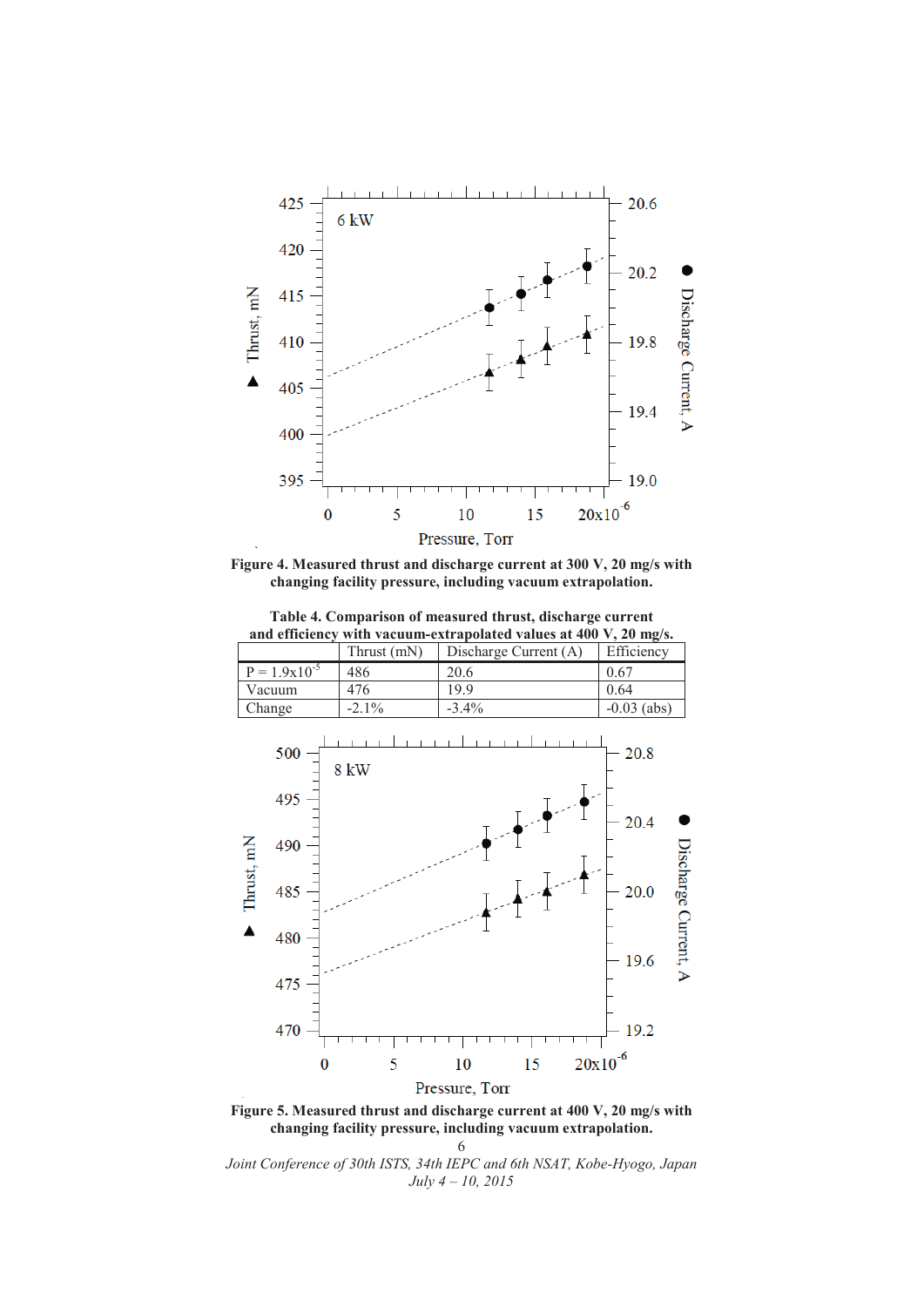#### **C. Analytical Method to Quantify Facility Effects on Performance Measurements**

An augmented calculation of the entrained flow was necessary to account for the discrepancy between the predicted entrained flow and the measured increment in discharge current and thrust. Walker<sup>19</sup> made a similar attempt to rectify the discrepancy in measured and predicted entrained flow by considering the increment in current as a function of facility pressure. In the present treatment, the discharge current and thrust were corrected to their vacuum values by removing the contribution from facility neutrals by introducing a hemispherical entrainment area with a radius equivalent to the discharge channel outer radius. Correcting with this entrainment definition produced good agreement with experimental data that was extrapolated to zero background pressure.

## *1. Entrained Neutral Gas (area selection)*

To evaluate the effect that higher facility pressure had on thruster performance, the effect of entrained flow due to facility neutral gas needed to be quantified. Using a derivation similar to Ref. 17, the entrained mass flow,  $\dot{m}_{en}$ was calculated by integrating the random thermal mass flux of facility neutrals across a surface (usually the discharge channel exit plane) using the kinetic approximation

$$
\dot{m}_{en} = A_{en} \frac{n_n m_{xe}}{4} \left( \frac{8k_B T}{\pi m_{xe}} \right)^{1/2} = A_{en} P \left( \frac{m_{xe}}{2\pi k_B T} \right)^{1/2},\tag{1}
$$

where  $A_{en}$  is the area over which the entrainment occurs, *T* is the temperature of the facility neutrals (assumed to be 300 K here), and *P* is the facility pressure. The entrained mass flow was converted to entrained discharge current by

$$
I_{en} = \dot{m}_{en} \frac{e}{m_{xe}},\tag{2}
$$

where the neutrals were assumed to be singly ionized. For the simple model in Eq. 1, the entrained mass flow was primarily dependent on the facility pressure and selection of entrainment area. The uncertainty in the facility pressure reading was approximately  $\pm 20\%$  and the facility pressure reading was assumed to be representative of the neutral density near the thruster due to facility neutrals.

It was reasonable to assume that the entrained mass flow should be integrated over a larger area than the discharge channel cross section since the electron temperature in the first few centimeters downstream of the channel exit plane remained high enough to ionize neutral gas.<sup>20, 21</sup> A natural selection of area was a hemisphere at the outer diameter of the thruster channel. This boundary accounted for the regions of high electron temperature that extended beyond the confines of the discharge channel and increased the entrainment area by an order of magnitude. The hemispherical entrainment area was used to correct discharge current and thrust measurements to their vacuum values in the following sections.

#### *2. Discharge Current Correction*

Equations 1 and 2 indicate a linear relationship between discharge current due to entrained flow and facility pressure. This is consistent with the measured linear relationship of discharge current with pressure as shown in Figure 5 and Figure 6. The vacuum-corrected discharge current, *Icorr*, was calculated by subtracting the entrained current from the measured discharge current using

$$
I_{corr} = I_D - I_{en} \tag{3}
$$

When the correction is performed using the discharge channel exit as the entrainment area, the discharge current correction is only 0.03 A, nearly an order of magnitude lower than the 0.24 A change measured at both 6 and 8 kW. Conversely, the corrected discharge current using a hemispherical area closely matches the vacuum extrapolated values as shown in Table 5.

| Table 5. Comparison of analytically corrected and |
|---------------------------------------------------|
| vacuum-extrapolated discharge current             |

| Discharge<br>Voltage | Corrected Discharge<br>Current $(A)$ | Vacuum extrapolated<br>Discharge Current (A) |
|----------------------|--------------------------------------|----------------------------------------------|
| 300 V                | 19.6                                 | 19.6                                         |
| 400                  | 199                                  | 199                                          |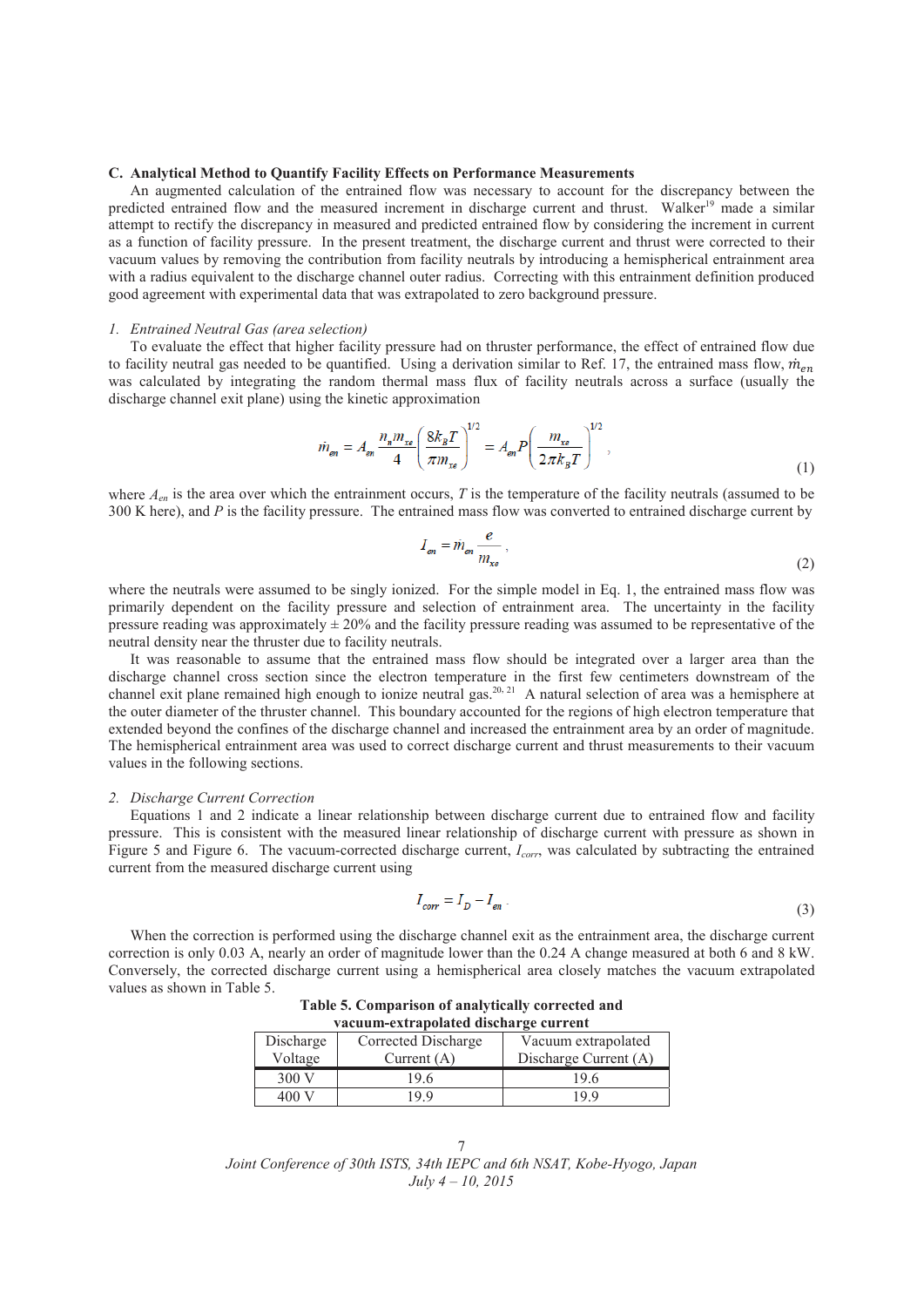#### *3. Thrust Correction*

In a similar fashion to the discharge current correction, the thrust measurements can be corrected to remove the contribution from entrained mass flow by using

$$
\tau_{corr} = \tau \left( 1 - \zeta_{en} \frac{\dot{m}_{en}}{\dot{m}_a + \dot{m}_{en}} \right),\tag{4}
$$

where  $\tau_{corr}$  is the vacuum corrected thrust,  $\tau$  is the measured thrust, and  $\zeta_{en}$  is the entrainment utilization.  $\zeta_{en}$  was introduced to account for the practical implication that not all ionized neutrals contribute to useful thrust (large divergence or ions that did not achieve full acceleration since they were produced outside the channel, beyond the primary acceleration region). When *ȗen* is unity, the contribution from all of the entrained flow that contributed to discharge current is removed from the measured thrust. When  $\zeta_{en}$  is zero, the thrust is uncorrected.

Beginning with  $\zeta_{en} = 1$ , the corrected thrust varied with facility pressure from 394 to 396 mN at 6 kW, and 466 to 470 mN at 8 kW (both approximately 2% below the vacuum extrapolated thrust) as shown in Table 6. The variation in corrected thrust with pressure indicates that  $\zeta_{en} = 1$  was not properly chosen to account for entrainment. Once  $\zeta_{en}$ is properly chosen, the thrust values are consistent across all measurements and closely match the vacuum extrapolated values from the previous section.

| Discharge<br>Voltage | Sen | Corrected<br>Thrust (mN) | Vacuum extrapolated<br>thrust $(mN)$ |
|----------------------|-----|--------------------------|--------------------------------------|
| 300 V                |     | 394-396                  | 400                                  |
|                      | 0.6 | $400.0 \pm 0.4$          |                                      |
| 400 V                |     | 466-470                  | 476                                  |
|                      | 0.5 | $476.1 \pm 0.2$          |                                      |

**Table 6. Comparison of analytically corrected and vacuum-extrapolated thrust**

These results suggest that approximately 50-60% of ingested neutrals that were ionized and contributed to higher discharge current did not contribute to useful thrust. This result was consistent with the suggestion that many of the ingested facility neutrals were ionized outside the thruster and experienced little axial acceleration. This provides additional support for the larger hemispherical entrainment area definition. The implication that many ions are created in the near-field and are potentially highly divergent may provide insight into the observed increase in current density in the wings as flow rate and pressure are increased.

#### *4. Pressure Correction*

To obtain reliable performance measurements, the facility pressure should be kept below a threshold that maintains the fraction of entrained mass flow below 3% of the anode mass flow. This threshold ensures that the uncertainty introduced by facility effects is within the uncertainty of the performance measurement, which was primarily due to mass flow rate measurement uncertainty. To calculate the maximum acceptable facility pressure, Eq. 1 can be rearranged into

$$
P = \left(\frac{\dot{m}_{\text{en}}}{\dot{m}_a}\right) \frac{\dot{m}_a}{A_{\text{en}}} \left(\frac{2\pi k_B T}{m_{\text{xe}}}\right)^{1/2},\tag{5}
$$

where  $\dot{m}_{en}/\dot{m}_q$  is the entrainment fraction. It is apparent from Eq. 5 that the maximum acceptable facility pressure to maintain the fraction of entrained mass flow below 3% (i.e., for  $\dot{m}_{en}/\dot{m}_a$  < 0.03) increases with increased anode mass flow rate. Using Eq. 5, the facility pressure should not exceed the values shown in Table 7.

| Table 7. Maximum recommended facility pressure for given anode mass flow rates. |  |  |  |  |
|---------------------------------------------------------------------------------|--|--|--|--|
|---------------------------------------------------------------------------------|--|--|--|--|

| Anode mass flow | Facility             |
|-----------------|----------------------|
| rate $(mg/s)$   | Pressure (torr)      |
|                 | $3.3 \times 10^{-6}$ |
| 10              | $6.5 \times 10^{-6}$ |
| 20              | $1.3 \times 10^{-5}$ |
|                 | $2.6 \times 10^{-5}$ |

*Joint Conference of 30th ISTS, 34th IEPC and 6th NSAT, Kobe-Hyogo, Japan July 4 – 10, 2015* 8